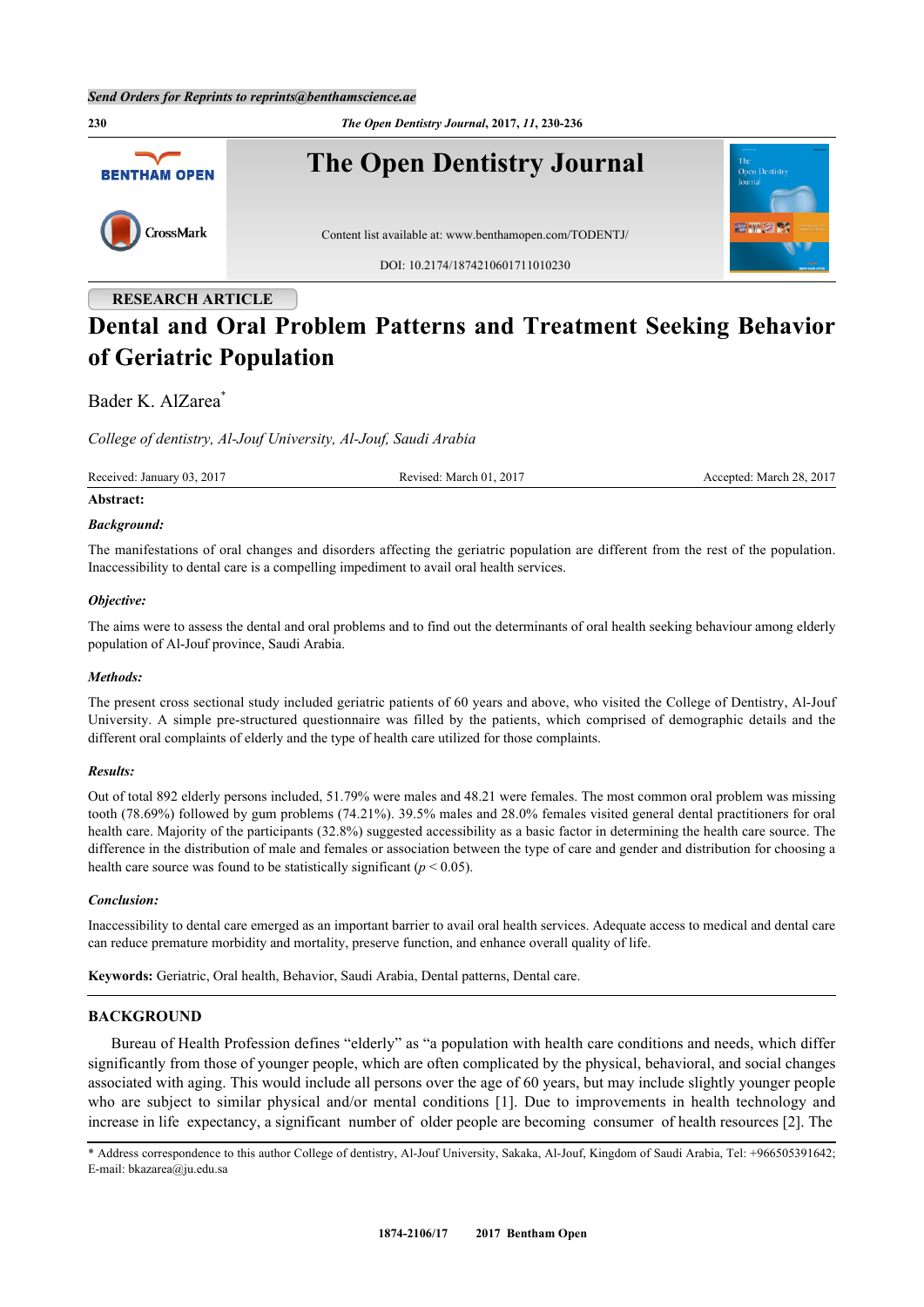manifestations of ill health in elderly people are distinct from the rest of the population. In a study conducted on health status and health seeking behavior of elderly persons (aged 65 years and above), in Dagoretti division, Nairobi Kenya, it was found that 40% suffered from dental problems [[3\]](#page-4-2). In another recent study conducted by World health organization in collaboration with the Government of India to find the health problems of elderly population (aged 60 years and above), it was found that a large proportion *i.e.*, 32.6% (133/407) had dental problems apart from other medical problems like diabetes, hypertension and ischemic heart disease [[4\]](#page-4-3). These findings are sufficient to raise the question 'Why the elderly population suffers from a significant percentage of medical and dental problems? This segment of population has certain physical and financial constraints that impede timely utilization of available health care services, like increased distance from health care provider, cost of treatment, transportation, long waiting time, not having medical insurance, *etc* [[5,](#page-4-4) [6\]](#page-4-5).

The proportion of Canadian adults aged  $\geq 65$  years who visited a dentist in the preceding 12 months was reported to be 41.1% in the 2000-01 Canadian Community Health Survey [\[7](#page-4-6)]. Good oral health is known to be an integral part of general wellbeing and a contributory factor to the quality of life [[8](#page-5-0)]. But a patient considers several factors before he/she chooses and/or visits a dentist. These factors may be patient related/internal factors or service provider related/external factors. Another classification of such factors is that they may act as barriers or enablers in the utilization of dental services. A comprehensive list of such factors is the cost of treatment, location/accessibility of dental clinic, waiting hours, patients beliefs on dental health, competence/professionalism of dentist, ethnicity, education status of patient, previous dental experience, fear of dental treatment, functional and medical status of individual (those living in long term facilities), nature of dental complaint, lack of dental insurance, friendly clinic environment, *etc* [\[7](#page-4-6) - [10](#page-5-1)]. Some authors have also divided these factors into predisposing factors, enabling factors and need based factors. Literature supports a number of articles incorporating these different factors to find out why elderly population does not use dental services often [[1,](#page-4-0) [7](#page-4-6),[11](#page-5-2) - [13\]](#page-5-3). Authors have reported that the main barrier for oral health care is the perceived need. Majority of elderly avoid dental visits because they do not see a need for treatment [[14\]](#page-5-4). The objective of the present study was to assess the dental and oral problems and to find out the determinants of oral health seeking behaviour among elderly population (60 years and above) of Aljouf province, Saudi Arabia.

## **METHODS**

In the present cross-sectional study, data were collected from patients attending the Out Patient Department (OPDs) of College of Dentistry, Al-Jouf University. Prior clearance was obtained from the institutional ethical committee. The study sample included geriatric patients who consented and belonged to the working age group of 60 years and above and who visited the OPD, for routine check-up, scaling, with complain of pain, for prosthesis. Non probability purposive sampling technique was used to induct patients in the study. A simple pre-structured questionnaire was filled by the patients in OPD which comprised 2 basic components. First component asked about their demographic data (Name, age, gender, education status, economic status and source of history and reliability of historian *etc.*) and the second component addressed the different oral complaints (Pain, mobility of teeth, halitosis, edentulism, difficulties in speech and mastication, soft tissue lesions, *etc.*) of elderly and the type of health care utilized (Scaling, restoration, extraction, prosthesis, *etc.*) for those complaints. They were also inquired about the factors that they considered important while choosing dental service (Nature of complaint, accessibility, cost, quality of service, previous experience). The responses to all the inquiries ranged from very high to very low. The questions asked were related to what patients would prefer while selecting a dental facility. Data was analyzed using SPSS and statistical analysis was done using the Chi-square test and was considered to be significant at 5% level of significance.

## **RESULTS**

The distribution of elderly respondents according to age and gender is presented in Table **[1](#page-2-0)**. Out of the total 892 elderly persons, 51.79% were males and 48.21% were females. Furthermore, out of 460 males, a maximum of 134 (29%) male respondents belonged to the age group of 60-64 years and a minimum of 54 (11.7%) males belonged to >80 years of age group followed by other age groups. Similarly, out of 430 females, a maximum of 118 (27.4%) female respondents belonged to the age group of 60-64 years and a minimum of 38 (8.9%) belonged to >80 years of age group followed by other age groups.

Table **[2](#page-2-1)** represents the distribution of elderly respondents according to different complaints. 81.2% of males reported missing tooth complaint as compared to 74.5% females. The difference was found to be statistically significant (Chisquare  $= 5.5602$ ,  $p = 0.0180$ . A significant and higher percentage of males (68.3%) had gum problems when compared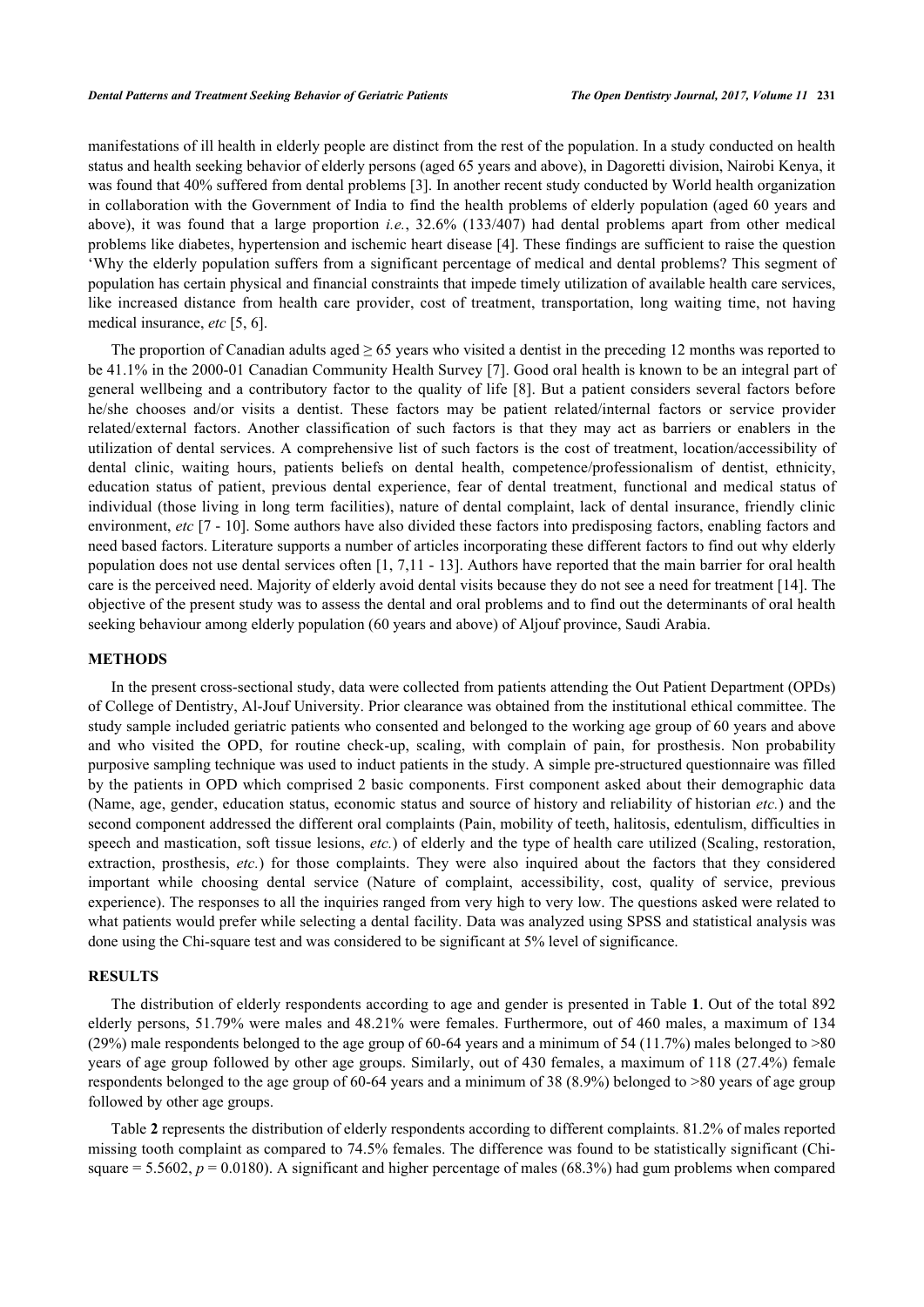to females (63.9%) at 5% level of significance (Chi-square =  $4.2265$ ,  $p = 0.0400$ ).

| <b>Complaints</b>            | Male       | Female      | Chi-square | P-value   |
|------------------------------|------------|-------------|------------|-----------|
| Missing tooth                | 378 (81.2) | 324 (74.5)  | 5.5602     | $0.0180*$ |
| Gum problems                 | 352(75.6)  | 310(71.3)   | 4.2265     | $0.0400*$ |
| Tooth decay/Pain             | 318(68.3)  | 278 (63.9)  | 1.7553     | 0.1852    |
| Xerostomia                   | 238(51.1)  | 272(62.5)   | 12.5382    | $0.0001*$ |
| Sensitivity in teeth         | 228(49.0)  | 190(43.7)   | 2.3861     | 0.1223    |
| Fracture/broken tooth        | 202(43.4)  | 162 (37.26) | 3.3731     | 0.0663    |
| Facial pain                  | 99(21.6)   | 157(36.3)   | 24.7602    | $0.0001*$ |
| Soft tissue lesions in mouth | 92(19.7)   | 74 (17.0)   | 1.0753     | 0.3001    |

## <span id="page-2-0"></span>**Table 1. Distribution of elderly respondents according to age and sex.**

 $*P < 0.05$ 

A significant and higher percentage of females (62.5%) had xerostomia in comparison to males (51.1%) at 5% level of significance (Chi-square =12.5382,  $p = 0.0001$ ). 21.6% of males reported to have facial pain in comparison to 36.3% in females. The difference was found to be statistically significant (Chi-square  $= 24.7602$ ,  $p = 0.0001$ ).

#### <span id="page-2-1"></span>**Table 2. Distribution of elderly respondents according to the complaints.**

| Type of care utilized                  | Male      | Female    | <b>Total</b> |
|----------------------------------------|-----------|-----------|--------------|
| General dental practitioner            | 184(39.5) | 122(28.0) | 306(33.7)    |
| Dental specialist                      | 108(23.2) | 86(19.8)  | 194(21.5)    |
| Dental college                         | 72(15.5)  | 52(12.0)  | 124(13.8)    |
| Self medication/OTC                    | 36(7.7)   | 66(15.4)  | 102(11.6)    |
| Medical practitioner                   | 40(8.6)   | 28(6.5)   | 68 (7.6)     |
| Home remedies/Other system of medicine | 22(4.8)   | 76 (17.6) | 98(11.2)     |
| Total                                  | 462(100)  | 430 (100) | 892 (100)    |

Chi-square = 57.9062,  $P = 0.0001*$ 

Table**3** reveals that, out of 460 males, a maximum of 184 (39.5%) male respondents visited general dental practitioners and a minimum of 22 (4.8%) males were using home remedies/other system of medicine followed by other sources of care. Similarly, out of 430 females, a maximum of 122 (28.0%) female respondents were visiting general dental practitioner and a minimum of 28 (6.5%) were visiting medical practitioners followed by other sources of care. The difference in the distribution of male and females or association between the type of care and gender was found to be statistically significant (Chi-square  $= 57.9062$ ,  $P = 0.0001$ ) at 5% level of significance.

#### <span id="page-2-2"></span>**Table 3. Types of health care utilized for reported complaints among elderly respondents.**

| <b>Determinants</b>     | Male      | Female    | Total      |
|-------------------------|-----------|-----------|------------|
| Accessibility           | 138(29.6) | 156(36.0) | 294 (32.8) |
| Quality of service      | 122(26.3) | 104(24.0) | 226(25.2)  |
| Nature of complaint     | 76(16.3)  | 46(10.6)  | 122(13.5)  |
| <b>Education</b> status | 42(9.0)   | 82(18.9)  | 124(14.0)  |
| Economic status         | 48(10.3)  | 26(6.0)   | 74(8.1)    |
| Previous experience     | 36(7.7)   | 16(3.7)   | 52(5.7)    |
| Total                   | 462 (100) | 430 (100) | 892 (100)  |

Chi-square =  $35.9473$ ,  $P = 0.0001*$ 

Determinants of health care seeking behavior among elderly respondents have been shown in Table **[4](#page-3-0)**. Out of 460 males, a maximum of 138 (29.6%) male respondents reported that accessibility was a prime factor in choosing the health care source and a minimum of 36 (7.7%) males revealed their previous experiences as determinant of health care seeking followed by other types of determinants. Similarly, out of 430 females, a maximum of 138 (29.6%) female respondents informed accessibility as a basic factor in determining the health care source and a minimum of 16 (3.7%) of females reported their previous experience as determinant of health care seeking behavior followed by other types of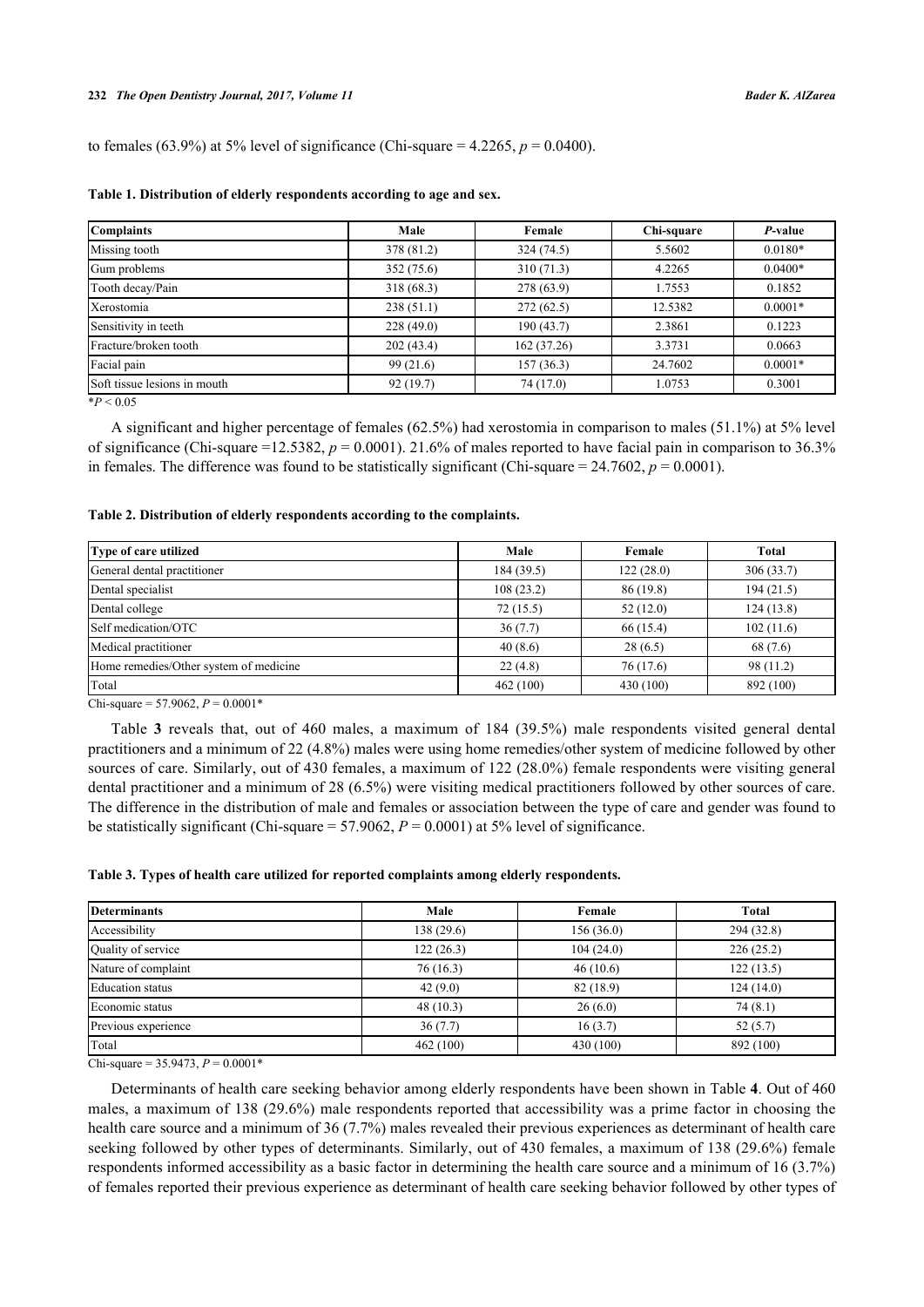determinants. The difference of distribution of male and females is found to be statistically significant (Chi-square = 35.9473,  $P = 0.0001$ ) at 5% level of significance.

## **DISCUSSION**

Poor oral health can adversely affect the quality of life by lowering the level of psychosocial well being and life satisfaction particularly among elderly people [\[13](#page-5-3), [14\]](#page-5-4). Older persons are at risk of chronic diseases of the mouth, like dental caries, periodontitis, tooth loss/edentulism, benign mucosal lesions, oral cancer, xerostomia, oral candidiasis (acute pseudomembranous candidiasis, denture stomatitis and angular cheilitis). Oral and general health are also linked, suggesting a relationship between periodontal disease and diabetes, cardiovascular disease, pneumonia, rheumatologic diseases, and wound healing [[15](#page-5-5), [16\]](#page-5-6). Many older persons are prone to tooth loss because of periodontal detachment, caries (especially root caries) and gingival recession exposing cementum. Tooth loss is directly associated with mastication and nutritional problems. A peak in the incidence of severe tooth loss has been reported at around 65 years of age [[17\]](#page-5-7). In the present study we recorded one or more missing teeth and not complete tooth loss/edentulism as increasing number of older persons are retaining some or all their teeth because of improvements in oral health care. In the present study we found that more number of males had missing tooth and gum problems (81.2% and 68.3% respectively) as compared to females (74.5% and 63.9% respectively). The results are similar to other studies which have reported that periodontal problems and tooth loss was high in males [\[18](#page-5-8) - [20](#page-5-9)]. These authors have reported that greater periodontal destruction in males is because of more calculus, periodontal pocket and association with smoking, and later leads to loss of teeth. Reduced sensitivity of teeth with old age is due to receded pulp horns, pulp fibrosis, deposition of secondary or tertiary dentin, and decreased permeability of dentin. We recorded both root caries and coronal caries in tooth decay and found that gender distribution was not statistically significant. Mac Donald (2006) has reported that incidence of root caries in patients older than 60 years is twice that of 30 year olds [\[15](#page-5-5)]. In a study conducted in China, the prevalence of root caries was found to be significantly higher (43.9%) in elderly as compared to middle aged population (13.1%) [[21\]](#page-5-10). In another reported study on very old persons 64% of persons older than 80 years had root caries, and up to 96% had coronal caries [[22\]](#page-5-11). Risk factors for caries in older people are decreased salivary flow rate, institutionalization, lack of routine dental care, low socioeconomic status and poor oral hygiene. Two oral problems which were found to be present more in females were xerostomia and facial pain. The different factors causing xerostomia in elderly are, hypofunction of salivary glands, medications (especially antihypertensives, antidepressants, and antipsychotics) and manifestation of systemic diseases like diabetes. Polypharmacy is also common in elderly people and if the medications are xerostomia inducing drugs then this may result in a significant reduction in salivary flow rate [[23](#page-5-12)]. In a study it was found that age, medication and female gender were significant risk factors for xerostomia[[24\]](#page-5-13). Elderly people with xerostomia and tooth loss may have reduced masticatory ability leading to malnutrition. Malnutrition acts as a risk factor for periodontal disease due to lowering of body's immunity. In turn, periodontal disease increases the risk of root caries and further tooth loss completing this vicious cycle.

<span id="page-3-0"></span>

| Table 4. Determinants of oral health care seeking behavior among elderly respondents. |
|---------------------------------------------------------------------------------------|
|---------------------------------------------------------------------------------------|

| Age groups  | Male $n$ $\frac{9}{6}$ | Female $n$ $(\%)$ | Total $n$ $(\%)$ |
|-------------|------------------------|-------------------|------------------|
| $60-64$ yrs | 134 (29)               | 118(27.4)         | 252(28.3)        |
| 65-69 yrs   | 114(24.7)              | 116(27)           | 230(25.8)        |
| 70-74 yrs   | 104(22.5)              | 112(26)           | 216(24.2)        |
| 75-79 yrs   | 56(12.1)               | 46(10.7)          | 102(11.4)        |
| $>80$ yrs   | 54(11.7)               | 38(8.9)           | 92(10.3)         |
| Total       | 462 (100)              | 430 (100)         | 892 (100)        |

 $Chi-square = 4.4729 P = 0.3451$ 

Regarding consulting a doctor for oral complaints it was found that most elderly (39.5% males and 28% females) consulted a general dental practitioner, followed by dental specialist (23.2% males and 19.8% females). In a study to determine the rate of use of dental services by independently living older dentate and edentulous adults, out of 1751 participants 383 (21.9%) reported having visited a dentist in the past 6 months. The visitation rate for dentate seniors was significantly higher than that for edentulous [[7\]](#page-4-6). In another study 94% of the edentulous reported visiting only for pain or trouble compared to 26% of the dentate [[13\]](#page-5-3). Such low visitation of dentist by edentulous people actually decreases the overall rate. U.S. Preventive Services Task Force recommends regular dental visits for persons aged greater than or equal to 65 years [\[1](#page-4-0)]. It was found that visitation rates were higher for males compared to females and more number of females preferred home remedies comparatively in the present study. This may be due to males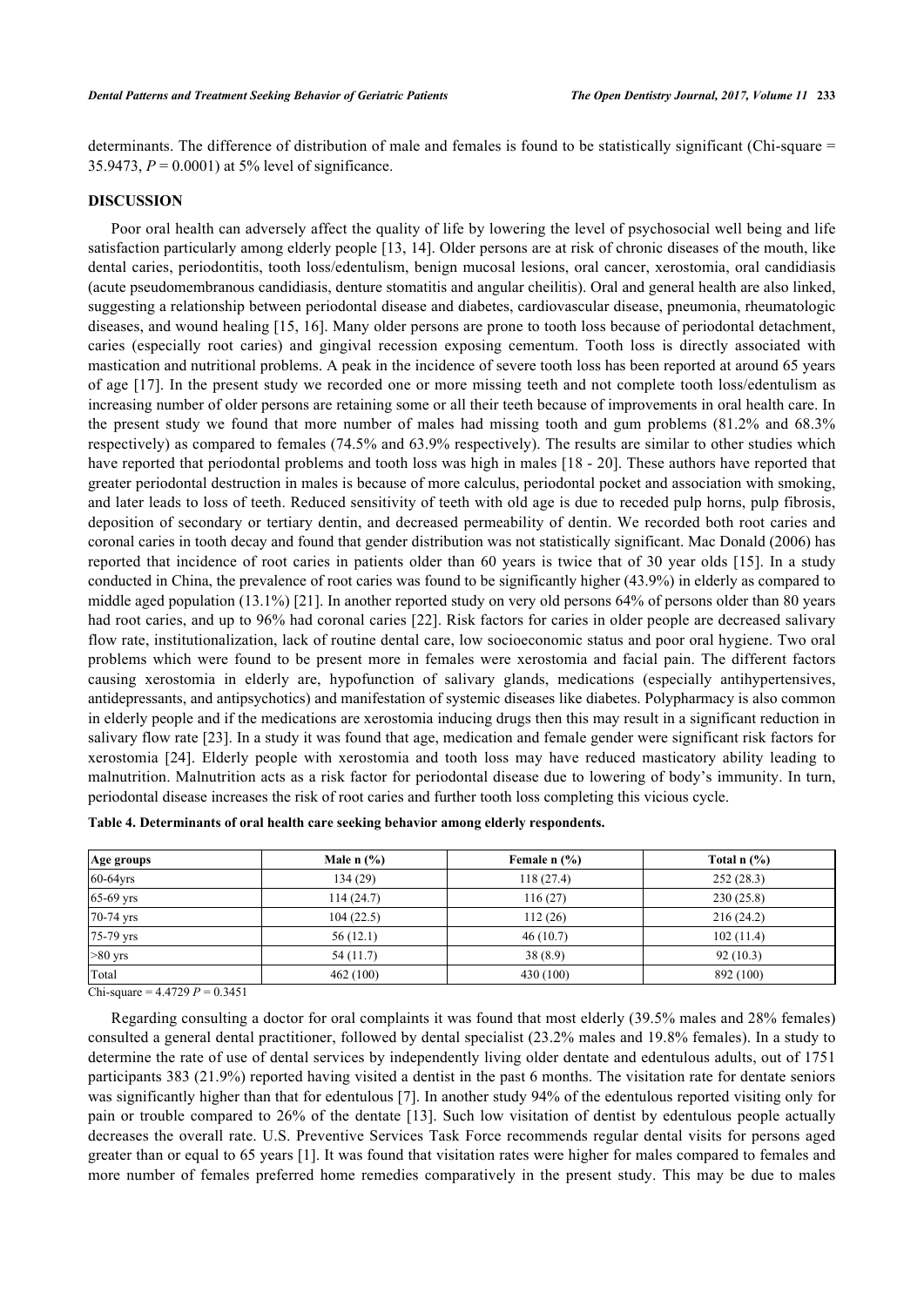suffering from more oral complaints as compared to females hence likely to visit dentist often. Also females are found to be significantly more dentally anxious than their male counterparts which results in longer intervals between dental visits [[25\]](#page-5-14). Both males and females cited accessibility as major determinant factor followed by quality of services for seeking oral health care. Now inaccessibility covered both lack of transport services and non availability of a dentist. This is similar to other studies which also cited accessibility of a dental clinic as one of major factor for seeking/not seeking dental care [\[14](#page-5-4), [26](#page-5-15)]. The functional and medical status of elderly makes them unable to go long distances to seek medical or dental care. But other studies found different factors which act as barriers like high cost of treatment, fear of dental care not having dental insurance and dental [\[12,](#page-5-16) [14,](#page-5-4) [15](#page-5-5), [26](#page-5-15), [27\]](#page-5-17). Lack of perceived need for oral care has often been cited as an important barrier to older adults receiving dental services [[27](#page-5-17), [28](#page-5-18)]. Many older adults accept chronic disease as an inevitable and even normal part of the aging process and hence see no need for treatment. A study has reported that poor self perceived oral health and relatively poor quality of life co-exist in the same subgroup of older adults [\[29\]](#page-6-0). Previous dental experience was the last determinant for seeking oral health as older adults report less painful experiences for dental procedure.

## **CONCLUSION**

The present research aimed to investigate the response of elderly people to dental and oral diseases and the reasons for that response. Inaccessibility to dental care emerged as an important barrier to avail oral health services. Majority of elderly subjects reported visiting private practitioners during illness due to easy accessibility. They also preferred good quality of service and did not consider economic status as a hindrance in the utilization of dental care.

# **CONFLICT OF INTEREST**

The author confirms that this article content has no conflict of interest.

## **AUTHORS' CONTRIBUTIONS**

BKA conceived the study, performed the statistical analyses, drafted the manuscript, and participated in the design of the study, planning data analyses, collected the data, data interpretation read and approved the final manuscript and critically reviewed the manuscript.

## **ETHICS APPROVAL AND CONSENT TO PARTICIPATE**

Ethical approval was obtained from College of Dentistry, Al-Jouf University, Kingdom of Saudi Arabia. Informed written consent was obtained from all participants.

## **ACKNOWLEDGEMENTS**

The authors would like to thank the participants of this study. The data of this study was gathered from the corresponding author on request.

## **REFERENCES**

- <span id="page-4-0"></span>[1] Dolan TA, Atchison K, Huynh TN. Access to dental care among older adults in the United States. J Dent Educ 2005; 69(9): 961-74. [PMID: [16141082\]](http://www.ncbi.nlm.nih.gov/pubmed/16141082)
- <span id="page-4-1"></span>[2] Bendavid E, Bhattacharya J. The relationship of health aid to population health improvements. JAMA Intern Med 2014; 174(6): 881-7. [\[http://dx.doi.org/10.1001/jamainternmed.2014.292\]](http://dx.doi.org/10.1001/jamainternmed.2014.292) [PMID: [24756557](http://www.ncbi.nlm.nih.gov/pubmed/24756557)]
- <span id="page-4-2"></span>[3] Waweru LM, Kabiru EW, Mbithi JN, Some ES. Health status and health seeking behaviour of the elderly persons in Dagoretti division, Nairobi. East Afr Med J 2003; 80(2): 63-7. [PMID: [16167717\]](http://www.ncbi.nlm.nih.gov/pubmed/16167717)
- <span id="page-4-3"></span>[4] Thakur R, Banerjee A, Nikumb V. Health problems among the elderly: A cross-sectional study. Ann Med Health Sci Res 2013; 3(1): 19-25. [\[http://dx.doi.org/10.4103/2141-9248.109466](http://dx.doi.org/10.4103/2141-9248.109466)] [PMID: [23634324](http://www.ncbi.nlm.nih.gov/pubmed/23634324)]
- <span id="page-4-4"></span>[5] Fitzpatrick AL, Powe NR, Cooper LS, Ives DG, Robbins JA. Barriers to health care access among the elderly and who perceives them. Am J Public Health 2004; 94(10): 1788-94. [\[http://dx.doi.org/10.2105/AJPH.94.10.1788\]](http://dx.doi.org/10.2105/AJPH.94.10.1788) [PMID: [15451751](http://www.ncbi.nlm.nih.gov/pubmed/15451751)]
- <span id="page-4-5"></span>[6] Odaman OM, Ibiezugbe MI. Health seeking behavior among the elderly in Edo Central Nigeria. Int Rev Soc Sci Humanit 2014; 7: 201-10.
- <span id="page-4-6"></span>[7] Brothwell DJ, Jay M, Schönwetter DJ. Dental service utilization by independently dwelling older adults in Manitoba, Canada. J Can Dent Assoc 2008; 74(2): 161-161f. [PMID: [18353200\]](http://www.ncbi.nlm.nih.gov/pubmed/18353200)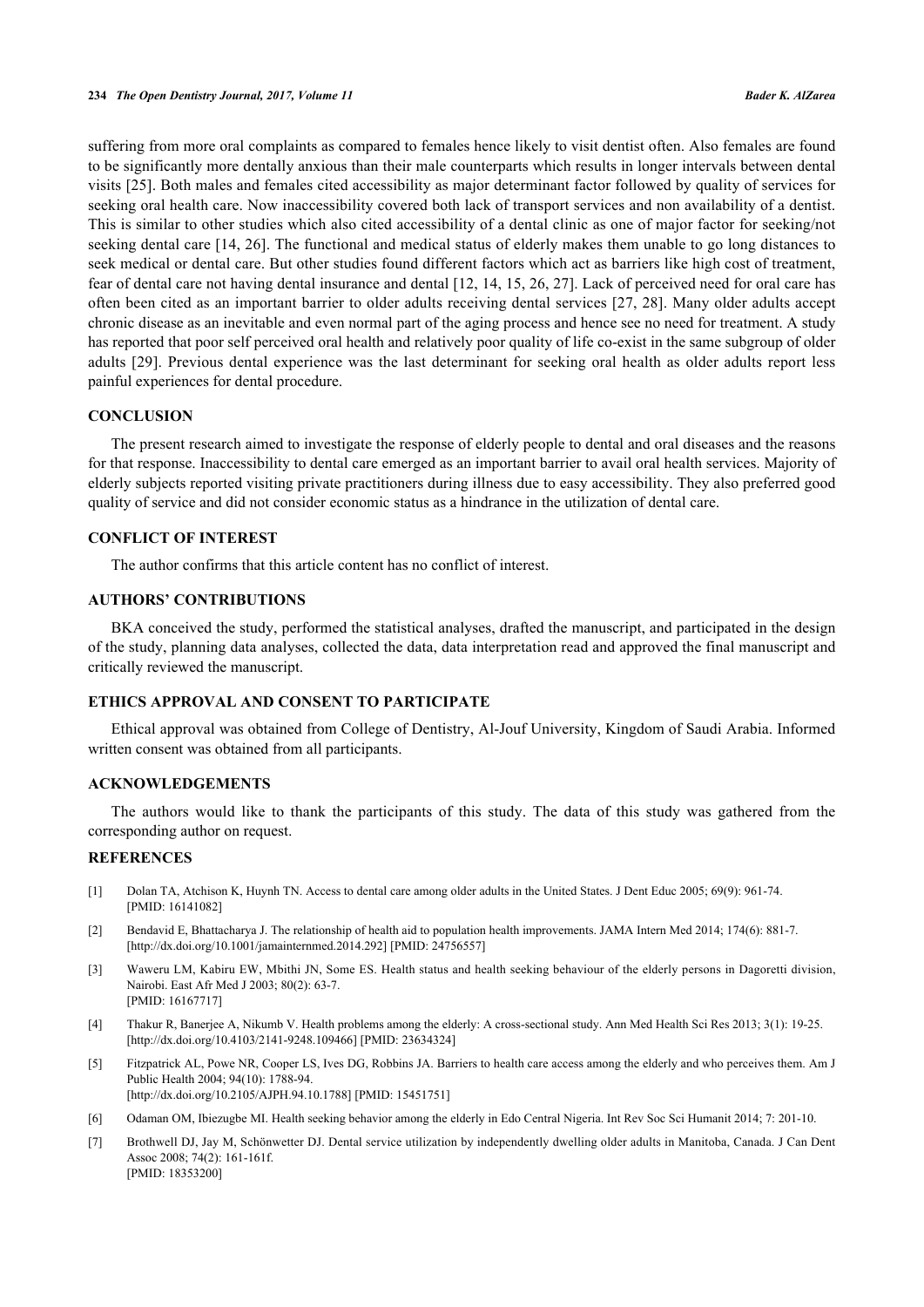- <span id="page-5-0"></span>[8] Naito M, Yuasa H, Nomura Y, Nakayama T, Hamajima N, Hanada N. Oral health status and health-related quality of life: A systematic review. J Oral Sci 2006; 48(1): 1-7. [\[http://dx.doi.org/10.2334/josnusd.48.1](http://dx.doi.org/10.2334/josnusd.48.1)] [PMID: [16617194\]](http://www.ncbi.nlm.nih.gov/pubmed/16617194)
- [9] Roncalli AG, Tsakos G, Sheiham A, de Souza GC, Watt RG. Social determinants of dental treatment needs in Brazilian adults. BMC Public Health 2014; 14: 1097. [\[http://dx.doi.org/10.1186/1471-2458-14-1097\]](http://dx.doi.org/10.1186/1471-2458-14-1097) [PMID: [25339315](http://www.ncbi.nlm.nih.gov/pubmed/25339315)]
- <span id="page-5-1"></span>[10] Akhigbe KO, Koleoso ON. Trait anxiety, sex, age and dental treatment experience as determinants of dental anxiety among chronic dental patients in Nigeria. Eur Sci J 2014; 10: 316-28.
- <span id="page-5-2"></span>[11] Kiyak HA, Reichmuth M. Barriers to and enablers of older adults use of dental services. J Dent Educ 2005; 69(9): 975-86. [PMID: [16141083\]](http://www.ncbi.nlm.nih.gov/pubmed/16141083)
- <span id="page-5-16"></span>[12] Lee W, Kim SJ, Albert JM, Nelson S. Community factors predicting dental care utilization among older adults. J Am Dent Assoc 2014; 145(2): 150-8. [\[http://dx.doi.org/10.14219/jada.2013.22](http://dx.doi.org/10.14219/jada.2013.22)] [PMID: [24487606\]](http://www.ncbi.nlm.nih.gov/pubmed/24487606)
- <span id="page-5-3"></span>[13] Yao CS, MacEntee MI. Inequity in oral health care for elderly Canadians: part 1. Oral health status. J Can Dent Assoc 2013; 79: d114. [PMID: [24598318\]](http://www.ncbi.nlm.nih.gov/pubmed/24598318)
- <span id="page-5-4"></span>[14] Locker D, Liddell A, Burman D. Dental fear and anxiety in an older adult population. Community Dent Oral Epidemiol 1991; 19(2): 120-4. [\[http://dx.doi.org/10.1111/j.1600-0528.1991.tb00125.x\]](http://dx.doi.org/10.1111/j.1600-0528.1991.tb00125.x) [PMID: [2049919](http://www.ncbi.nlm.nih.gov/pubmed/2049919)]
- <span id="page-5-5"></span>[15] Gonsalves WC, Wrightson AS, Henry RG. Common oral conditions in older persons. Am Fam Physician 2008; 78(7): 845-52. [PMID: [18841733\]](http://www.ncbi.nlm.nih.gov/pubmed/18841733)
- <span id="page-5-6"></span>[16] Rose LF, Steinberg BJ, Minsk L. The relationship between periodontal disease and systemic conditions. Compend Contin Educ Dent 2000; 21(10A): 870-7. [PMID: [11908364\]](http://www.ncbi.nlm.nih.gov/pubmed/11908364)
- <span id="page-5-7"></span>[17] Kassebaum NJ, Bernabé E, Dahiya M, Bhandari B, Murray CJ, Marcenes W. Global Burden of Severe Tooth Loss: A Systematic Review and Meta-analysis. J Dent Res 2014; 93(7)(Suppl.): 20S-8S. [\[http://dx.doi.org/10.1177/0022034514537828\]](http://dx.doi.org/10.1177/0022034514537828) [PMID: [24947899](http://www.ncbi.nlm.nih.gov/pubmed/24947899)]
- <span id="page-5-8"></span>[18] Takala L, Utriainen P, Alanen P. Incidence of edentulousness, reasons for full clearance, and health status of teeth before extractions in rural Finland. Community Dent Oral Epidemiol 1994; 22(4): 254-7. [\[http://dx.doi.org/10.1111/j.1600-0528.1994.tb01811.x\]](http://dx.doi.org/10.1111/j.1600-0528.1994.tb01811.x) [PMID: [7924240](http://www.ncbi.nlm.nih.gov/pubmed/7924240)]
- [19] Ragghianti MS, Greghi SL, Lauris JR, Santana AC, Passanezi E. Influence of age, sex, plaque and smoking on periodontal conditions in a population from Bauru, Brazil. J Appl Oral Sci 2004; 12(4): 273-9. [\[http://dx.doi.org/10.1590/S1678-77572004000400004\]](http://dx.doi.org/10.1590/S1678-77572004000400004) [PMID: [20976396](http://www.ncbi.nlm.nih.gov/pubmed/20976396)]
- <span id="page-5-9"></span>[20] Natto ZS, Aladmawy M, Alasqah M, Papas A. Factors contributing to tooth loss among the elderly: A cross sectional study. Singapore Dent J 2014; 35: 17-22.
	- [\[http://dx.doi.org/10.1016/j.sdj.2014.11.002](http://dx.doi.org/10.1016/j.sdj.2014.11.002)] [PMID: [25496581\]](http://www.ncbi.nlm.nih.gov/pubmed/25496581)
- <span id="page-5-10"></span>[21] Du M, Jiang H, Tai B, Zhou Y, Wu B, Bian Z. Root caries patterns and risk factors of middle-aged and elderly people in China. Community Dent Oral Epidemiol 2009; 37(3): 260-6. [\[http://dx.doi.org/10.1111/j.1600-0528.2009.00461.x\]](http://dx.doi.org/10.1111/j.1600-0528.2009.00461.x) [PMID: [19508272](http://www.ncbi.nlm.nih.gov/pubmed/19508272)]
- <span id="page-5-11"></span>[22] Warren JJ, Cowen HJ, Watkins CM, Hand JS. Dental caries prevalence and dental care utilization among the very old. J Am Dent Assoc 2000; 131(11): 1571-9. [\[http://dx.doi.org/10.14219/jada.archive.2000.0086\]](http://dx.doi.org/10.14219/jada.archive.2000.0086) [PMID: [11103576](http://www.ncbi.nlm.nih.gov/pubmed/11103576)]
- <span id="page-5-12"></span>[23] Shetty SR, Bhowmick S, Castelino R, Babu S. Drug induced xerostomia in elderly individuals: An institutional study. Contemp Clin Dent 2012; 3(2): 173-5. [\[http://dx.doi.org/10.4103/0976-237X.96821](http://dx.doi.org/10.4103/0976-237X.96821)] [PMID: [22919217\]](http://www.ncbi.nlm.nih.gov/pubmed/22919217)
- <span id="page-5-13"></span>[24] Field EA, Fear S, Higham SM, *et al.* Age and medication are significant risk factors for xerostomia in an English population, attending general dental practice. Gerodontology 2001; 18(1): 21-4. [\[http://dx.doi.org/10.1111/j.1741-2358.2001.00021.x\]](http://dx.doi.org/10.1111/j.1741-2358.2001.00021.x) [PMID: [11813385](http://www.ncbi.nlm.nih.gov/pubmed/11813385)]
- <span id="page-5-14"></span>[25] Malvania EA, Ajithkrishnan CG. Prevalence and socio-demographic correlates of dental anxiety among a group of adult patients attending a dental institution in Vadodara city, Gujarat, India. Indian J Dent Res 2011; 22(1): 179-80. [\[http://dx.doi.org/10.4103/0970-9290.79989](http://dx.doi.org/10.4103/0970-9290.79989)] [PMID: [21525704](http://www.ncbi.nlm.nih.gov/pubmed/21525704)]
- <span id="page-5-15"></span>[26] Borreani E, Wright D, Scambler S, Gallagher JE. Minimising barriers to dental care in older people. BMC Oral Health 2008; 8: 7. [\[http://dx.doi.org/10.1186/1472-6831-8-7\]](http://dx.doi.org/10.1186/1472-6831-8-7) [PMID: [18366785](http://www.ncbi.nlm.nih.gov/pubmed/18366785)]
- <span id="page-5-17"></span>[27] Lester V, Ashley FP, Gibbons DE. Reported dental attendance and perceived barriers to care in frail and functionally dependent older adults. Br Dent J 1998; 184(6): 285-9. [\[http://dx.doi.org/10.1038/sj.bdj.4809604](http://dx.doi.org/10.1038/sj.bdj.4809604)] [PMID: [9581365\]](http://www.ncbi.nlm.nih.gov/pubmed/9581365)
- <span id="page-5-18"></span>[28] Abrams RA, Ayers CS, Lloyd PM. Attitudes of older versus younger adults toward dentistry and dentists. Spec Care Dentist 1992; 12(2): 67-70. [\[http://dx.doi.org/10.1111/j.1754-4505.1992.tb00413.x\]](http://dx.doi.org/10.1111/j.1754-4505.1992.tb00413.x) [PMID: [1440120](http://www.ncbi.nlm.nih.gov/pubmed/1440120)]